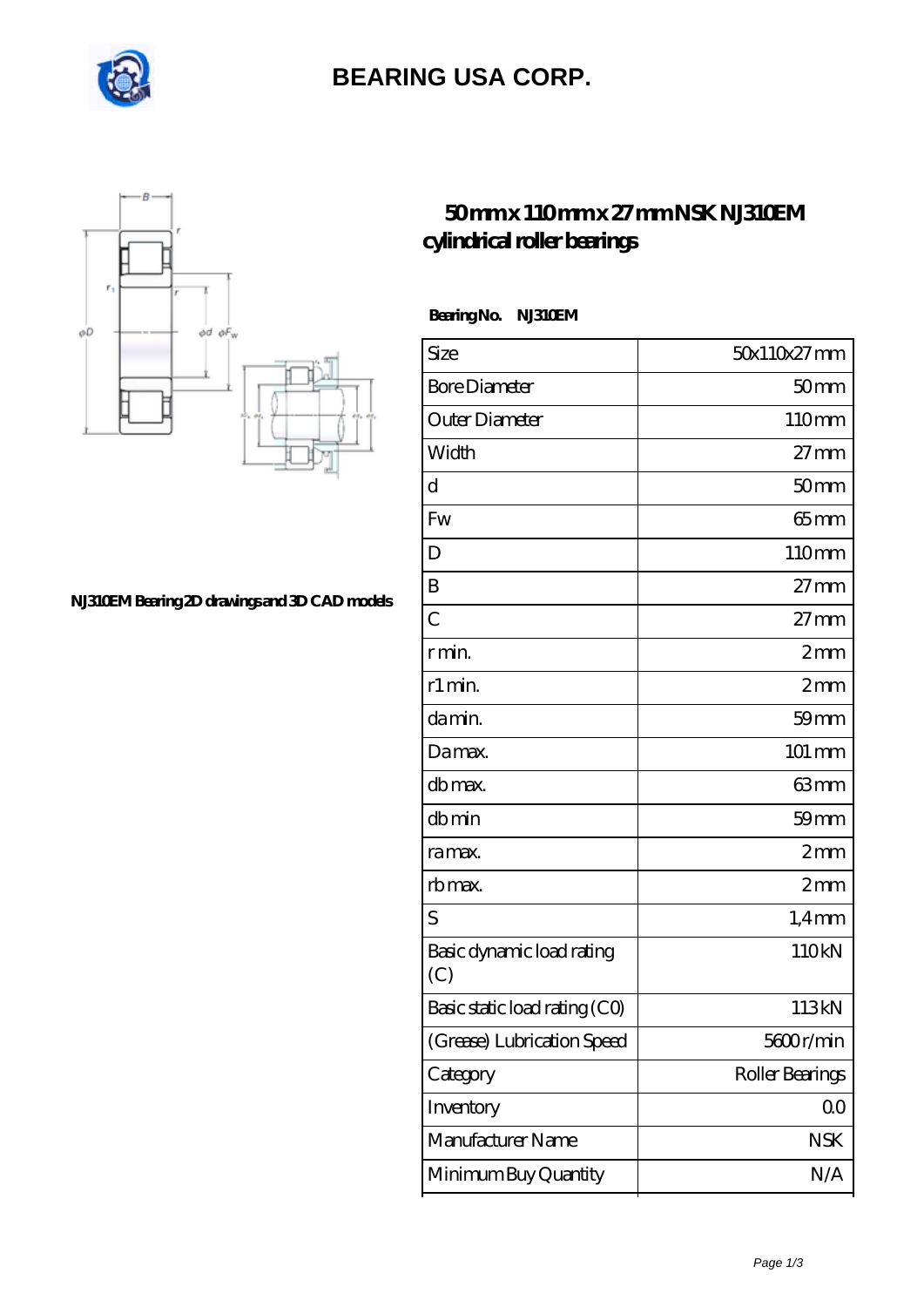

## **BEARING USA CORP.**

| Weight / Kilogram | 1.14                      |
|-------------------|---------------------------|
| Product Group     | <b>BO4144</b>             |
| hidYobi           | NJ310EM                   |
| LangID            | 1                         |
| $D_{-}$           | 110                       |
| Macharpm          | 8000                      |
| $\mathbf{B}$      | 27                        |
| hidTable          | ecat_NSCLDR               |
| Oil rpm           | 6000                      |
| rb                | $\overline{c}$            |
| mass              | 1.32                      |
| GRS rpm           | 5000                      |
| ra                | $\mathbf{z}$              |
| db max            | 63                        |
| TSR rpm           | 6700                      |
| CO                | 113                       |
| DE                | 97                        |
| Prod_Type3        | CRB_SR_NJ                 |
| da                | 59                        |
| DA                | 16                        |
| $Z_{\perp}$       | 13                        |
| D_amax            | 101                       |
| yobi              | NJ310EM                   |
| dd min            | 73                        |
| $C_{conv}$        | 110000                    |
| ALPHA_            | $\overline{O}$            |
| SDM               | 81                        |
| $\Gamma$          | $\mathbf{z}$              |
| dc min            | 67                        |
| <b>KBRG</b>       | 4155                      |
| <b>SBRG</b>       | $\ensuremath{\mathsf{3}}$ |
| r1                | $\overline{c}$            |
|                   |                           |